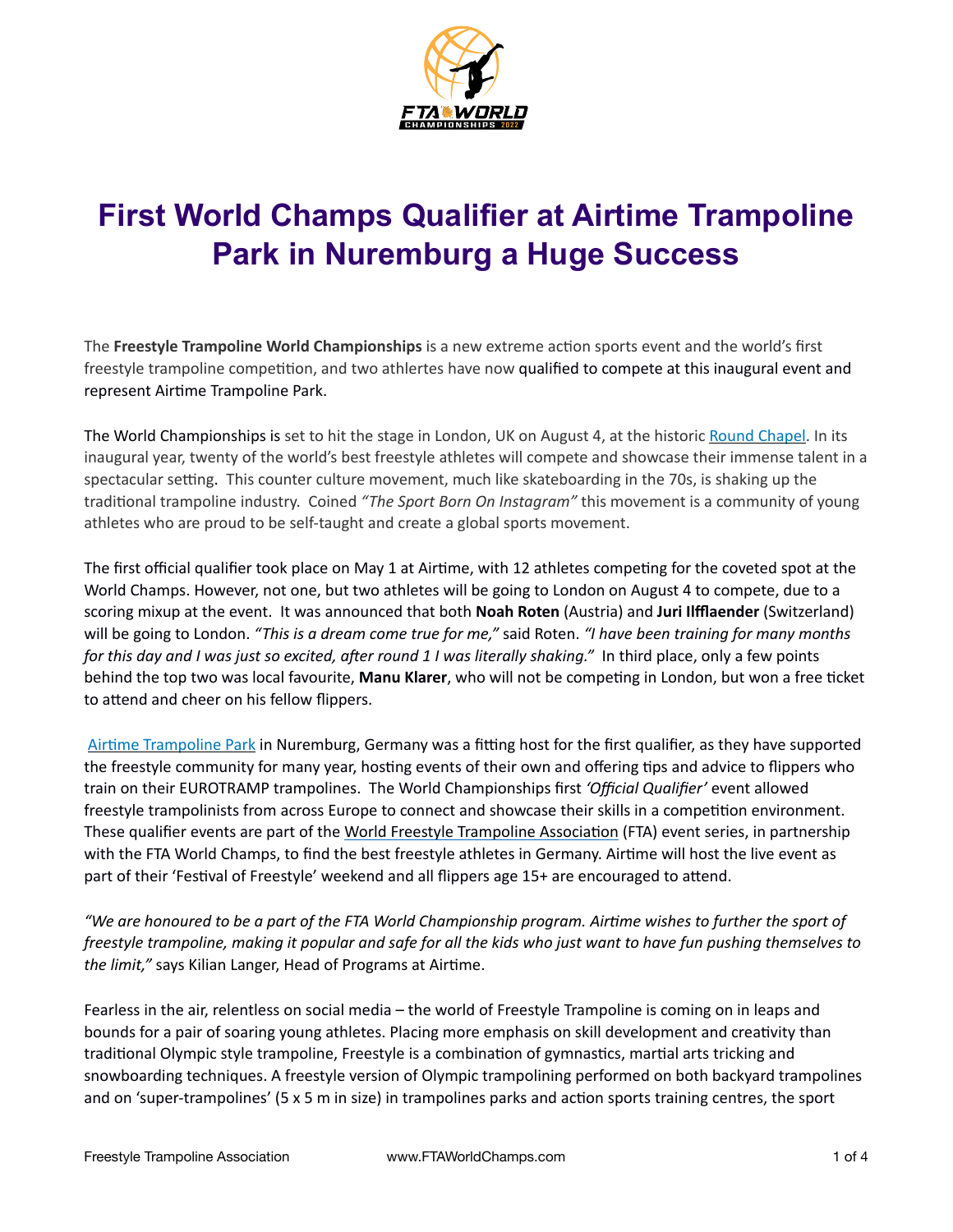draws competitors from across Europe, Australia, the Americas, and New Zealand. Instagram fuels the competitive streak of the worldwide Freestyle community, with athletes sharing tricks online to boost their profile as well as meeting for organized events in NZ and overseas.

The FTA World Champs has also partnered with Olympic trampoline supplier, [EUROTRAMP](https://www.eurotramp.com/en/company/why-eurotramp/)™ based in Germany, as the *'Official Trampoline Supplier'* for the event. In 1972, EUROTRAMP provided the equipment for the Trampolining World Championships for the first time, in Stuttgart, Germany. Now, fifty years later, EUROTRAMP is partnering with the FTA on the first 'Freestyle' World Championships. EUROTRAMP created a 5 x 5 metre freestyle trampoline several years ago to provide the new action sports athletes who were doing more extreme skills, a larger trampoline bed platform to safely learn new and more complicated skills, not easily accomplished on a traditional 3 x 5 metre trampoline.

*"Since the company was founded, over 60 years ago, there has been one common goal: to build the best and highest quality trampolines in the world,"* says Head of Sales for EUROTRAMP, Rudiger Mosel. *"The entire development, design, production and final assembly, as well as quality assurance of all Eurotramp trampolines, takes place exclusively at our Headquarters in the Swabian town of Weilheim/Teck,"* Mosel adds.

The freestyle trampoline community, is still a movement in its infancy but has steadily grown over the past 10 years with the explosion of trampoline parks opening up in cities around the world. More kids today than a decade or two ago will go to trampoline parks like AIRTIME to learn their skills, which they then safely translate into use on their own backyard trampoline and in competitions like the World Championships.

The FTA World Champs is a culmination of the past 6 years of events hosted by the FTA. This gathering of the world's best freestyle trampoline athletes is intended to help raise awareness for the emerging sport of freestyle trampoline, improve safety and training standards, and inspire a new generation of trampoline athletes around the world!

## **About Airtime Trampoline Park**

AIRTIME is a spring-loaded urban playground made up of thousands of square metres of interlocking trampolines packed with a range of activities for everyone to enjoy - foam pits, high performance trampolines, high wire course, fitness area, gaming area with AR interactive trampoline based games by Valo Motion™ and Zumba style fitness classes.

As leaders of the German trampoline park industry, Airtime is also working towards regulating the industry in the hope that all trampoline parks will be required to meet the same standards so there is peace of mind for the public who use the facilities.

*"Trampolining can be classified as an extreme sport, so from day one safety has been our number 1 priority,"* says Kilian Langer, Head of Programs at Airtime. "*Here at Airtime Trampolin Park we are most proud of our quality in staff and equipment. Furthermore we see everything as a possibility to learn new skills. Meaning we allow more than other parks, because we make our own thoughts regarding our equipment. We don't just copy what the manufacturer tells us. We want everyone learn cool stuff in the safest possible environment."*

AIRTIME offers a wide range of classes from professional trampoline coaches, partnered with the FTA and Greg Roe to deliver the best courses. The experienced professionals guide athletes of all ages through the steps and progressions they need to learn new skills on the trampoline safely and successfully. Kilian explains, *"It doesn't*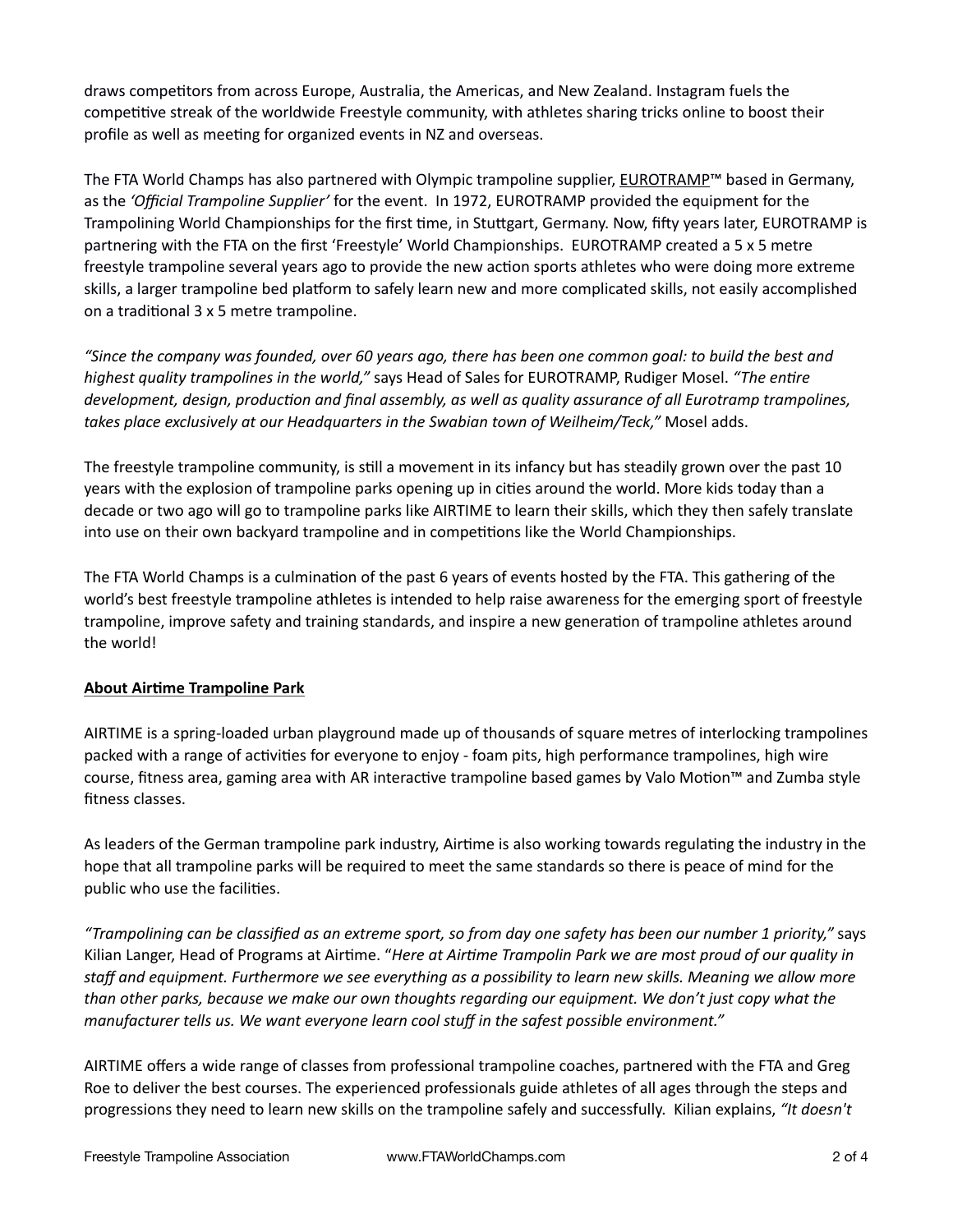*matter whether you are an absolute beginner or an advanced jumper, everything is easier when you have fun, so we aim for a really fun atmosphere. We are thrilled to be presenting the World Championships Qualifier here in Nuremburg for the first time and will support our German athletes who will travel to London in August with lots of enthusiasm and team spirit."*

## **History of the Sport**

The FTA World Champs is the brainchild of the [Freestyle Trampoline Association](http://www.freestyletrampolineassociation.com) (FTA) founders, [Greg Roe](https://www.youtube.com/watch?v=G_xZQOMmamk&list=PLzMCilhwGYueIbTIirq93i_nZJ2KL5XQY) and [Trish McGeer,](http://www.ingearproductions.com) co-owners of GRT Network Inc. and co-ordinators of the event. Still its infancy, the new freestyle trampoline competition is set to become the pinnacle of events for this emerging new community of extreme athletes. The FTA World Championships is a Trampoline Battle, where the best athletes in the world face-off to see who has the most Creative, Difficult and best Executed combos on a **EUROTRAMP** Freestyle Trampoline.

The World Champs was born from a sport that originated in the backyards and gardens of hundreds of kids around the world who took to their garden trampolines and proudly showed off their skills and 'new learns' on Instagram. In 2017 the sport was officially coined *"The Sport Born On Instagram" (L.A Times)* in and with it the world's first garden trampoline competition was created by the FTA.

Roe & McGeer, quickly saw the sport as a community that were looking for a way to showcase their skills, so more events were added to the calendar in the years to follow, including a GTGames in both Europe and New Zealand. Fast forward 3 years and the first Supertramp competition was held in Europe, called 'Freestyle Frenzy.' This event captured the live audiences with high flying skills never before seen in competition. The best in the world were then invited to compete at the Freestyle Frenzy Championships in 2019 in The Netherlands. This event became the impetus for the new World Championships. Now, as the world transitions out of a global pandemic, the FTA is taking the freestyle community to a whole new level by hosting the World's First Freestyle Trampoline Championships!

### **About FTA Founders Roe & McGeer**

Roe, a Former National Team Canadian Trampolinist who is known in the acrobatic world for his insane stunts on social media, as well as his appearances on popular TV shows such as [America's Got Talent](https://www.youtube.com/watch?v=RjjmB1vl3Fw) will MC and co-host the event. Roe is a well known influencer in both the traditional and freestyle trampoline community. He is internationally recognized for his education programs and as the ambassador of freestyle trampoline, partnering with many trampoline brands to bring awareness to the sport and hosting many competitions around the world. While encouraging the sport of trampoline he has created a style that mixes complex acrobatic and physiological principals and developed them into a unique fun and easily applied coaching style which is celebrated throughout the International competitions he helps to coordinate.

McGeer, a sports marketing specialist, has 20 years in event planning and management, as well as marketing and was the former Team Manager for the Subaru Canada Rally Team, where she secured the sport's first National sponsorship and first multi-year television contract with The Sports Network (TSN) in Canada. In 2002 she founded inGear Productions, a global digital marketing agency which now co-produces television documentaries and content creation for a wide variety of sports brands.